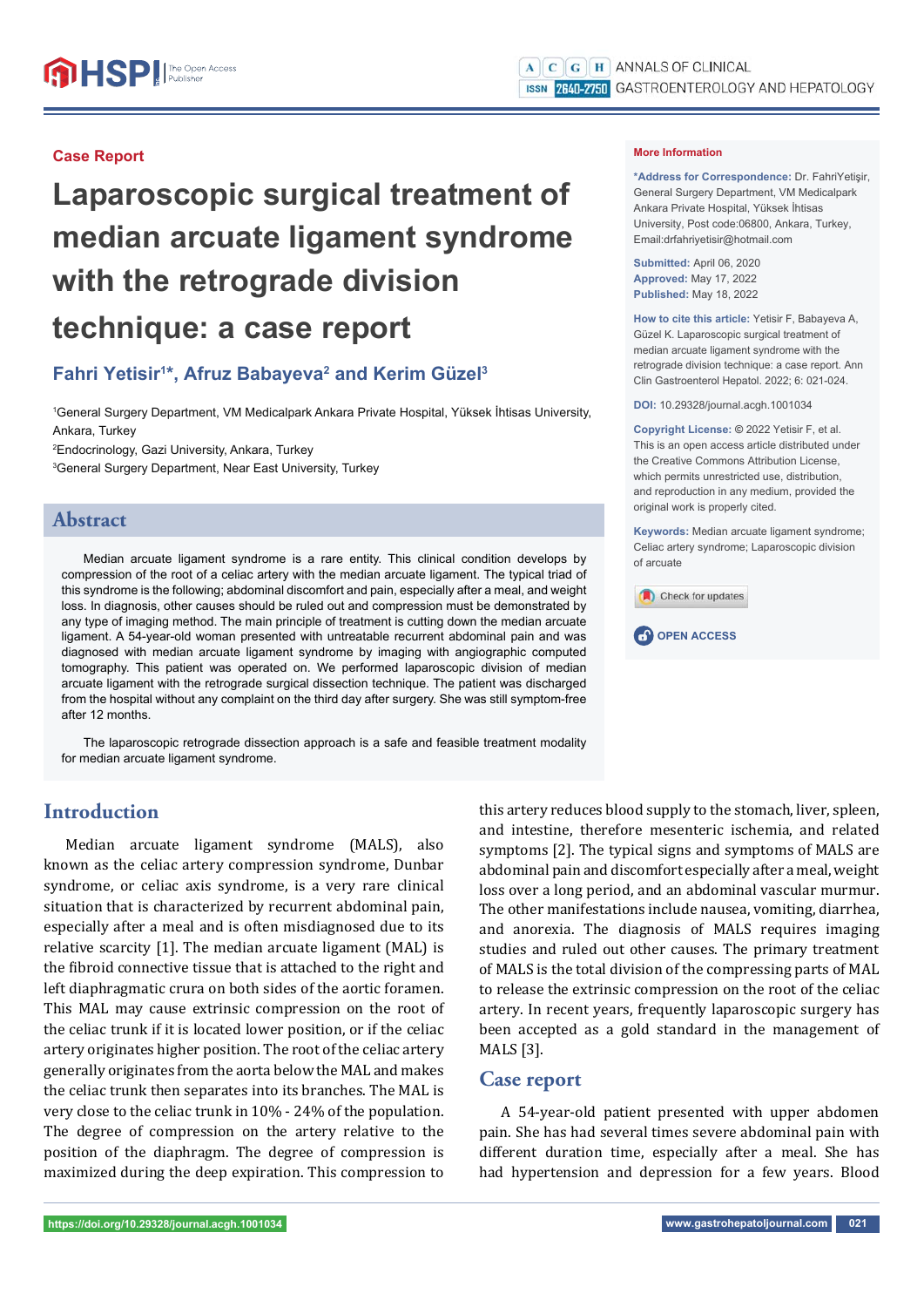

investigations, abdomen ultrasound, and CT were normal. The results of esophagogastroduodenoscopy were normal. There is only epigastric tenderness in physical examination. An apparent compression of the root of the celiac axis by the MAL is shown in vertical and sagittal views of the CT angiography (Figures 1 and 2). Written informed consent was obtained from the patient who participated in this case and she underwent a laparoscopic operation for MALS.

#### **Surgical technique**

The patient was placed in a supine position with legs split. The first 10-mm camera port was placed at 3 cm above the umbilicus. A 5-mm epigastric port was placed through which an automatic liver retractor was placed to lift the left lobe of the liver. Two 5-mm ports were introduced in the right and left upper abdomen and an additional 10-mm port was introduced in the left lateral abdomen. We used a 30° scope. For good exposure, the stomach was retracted to the up and the left. After dividing pars flaccida crura was dissected. We used the laparoscopic retrograde division technique. Left gastric artery suspended with penrose drain to be able to see celiac truncus in a better manner. Our starting point was the left gastric artery. Dissection of MAL was performed below to upward by identifying the branches of the celiac truncus. After identifying the left gastric, splenic artery, and hepatic artery the celiac truncus and its root were dissected up to the aorta. All the fibrous tissue on either side of the celiac truncus, its rood, and origin was dissected gently and excised to provide sufficient dilation of the celiac origin. After the division of all fibrous tissue around the celiac artery, the dilated celiac axis was visualized without any narrowing on it (Figure 3) the operative time was 130 minutes and during the operation, no complications developed.

All the symptoms of MALS disappeared within 3 days and the patient was discharged from the hospital. At the 12 months after the operation enhanced abdominal CT shows that the narrowing part of the celiac axis had improved (Figure 4).



**Figure 1:** Vertical section enhanced abdominal CT shows narrowing of celiac axis beyond its origin.



**Figure 2:** Sagittal section enhanced abdominal CT shows narrowing of celiac axis beyond its origin.



Figure 3: Entire celiac axis bared of all fibro-fatty tissue. All branches of celiac truncus are shown in this picture.



**Figure 4:** Sagittal section enhanced abdominal CT shows improvement of the narrowing of celiac axis.

#### **Discussion**

MALS is a very rare pathology as a result of extrinsic compression of the celiac artery by the median arcuate ligament, and nonspecific clinical presentation, so diagnosis is by exclusion. Differential diagnosis should be made to rule out the other disease related to the gastrointestinal system such as gallbladder disease, peptic ulcer, pancreatitis, appendicitis, inflammatory bowel disease, and chronic mesenteric ischemia. Postprandial epigastric ischemia and abdominal pain, and weight loss are often observed. The patient is usually thin body habitus, ages 20 to 40 years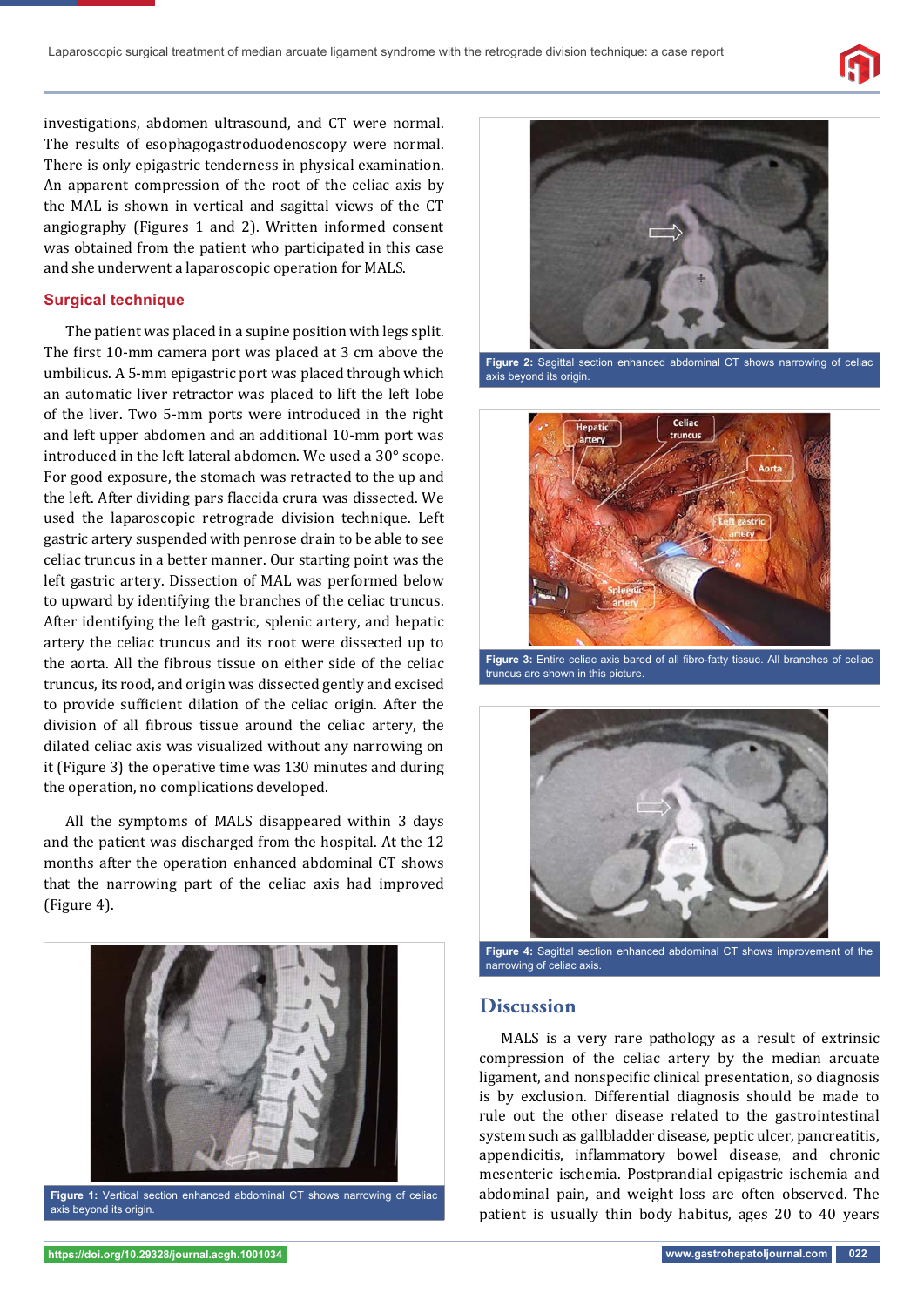

[2]. Abdominal pain is often presented after a meal or after exercise, especially at a specific body posture. In our case, the patient had no significant weight loss, and contrary to expectations was not slender but older.

However, due to persistent abdominal pain, diagnoses Computed tomography (CT) angiography of the patient was performed after exclusion of other gastrointestinal the diagnosis was made this way.

Stenosis of the celiac artery is compensated by collateral flow from the gastroduodenal branch of the superior mesenteric artery. The MALS may cause pancreatic duodenal arterial aneurysm and gastroparesis. A long-term extensive decrease in blood flow may be the main reason for the mechanism during long-term chronic ischemia [4,5]. Therefore, it is important to make a diagnosis before the complications develop. Doppler ultrasound is used for screening of MALS. The advantages of Doppler ultrasound is non-invasive and easy to perform, but the status of vessels cannot be assessed during the inspiration and expiration phase. The gold standard for diagnosis of MALS is angiography with the classic findings. Angiographic findings are a pathognomonic focal narrowing of the celiac trunk, especially during expiration, with or without post-stenotic dilatation [6]. Also, CT angiography and magnetic resonance angiography are non-invasive imaging forms to verify the location of the celiac trunk and compression [7]. In our case, the diagnosis of MALS was verified by CT angiography and the patient underwent surgery.

In the literature about the MALS, especially in symptomatic patients extraction of the fibrous structures and median arcuate ligament causing compression has been recommended [6,8]. The aim of treatment in MALS patients is to normalize celiac artery blood flow. Open or laparoscopic techniques can be made by cutting the median arcuate ligament. In addition, Patch angioplasty, aorta-celiac bypass, aortic reanastomosis of the celiac artery, and percutaneous endovascular initiatives can be made when the conventional methods are unsuccessful [9]. Today, laparoscopic surgery is more preferred than open surgery. The laparoscopic method has advantages such as, may reduce surgical trauma and patient hospitalization, less postoperative pain, and early oral intake. Doppler ultrasound may be used for confirming the passage of the celiac trunk [10].

The diagnoses of MALS are not so easy. Patients with MALS have nonspecific gastrointestinal symptoms. Establishing a causal link between the anatomic condition and the presence of symptoms may be a difficulty. As a result, MALS should be remembered during the differential diagnosis in patients with nausea and abdominal pain as the clinical presentation is mild and rare. Depending on the patient the treatment method might vary, but long-term follow-up is recommended as postoperative long-term complaints may reoccur in the future.

According to some authors, the interruption of somatic or sympathetic fibers during the release procedure of MAL may be the main actor in the improvement of symptoms of MALS. The mechanism is, blood flow is increased in the trough celiac artery due to perivascular denervation of the celiac ganglion due to relief in vasospasm. Until the last two decades, open conventional surgery was the gold standard therapy in the management of the MALS [11]. With technological development and minimally invasive surgery started to be used more commonly. In the last decades so many reports advocate the laparoscopic approach to MALS [12]. In the surgical technique, the dissection of MAL from below upward is more beneficial, starting from dissecting the left gastric artery and suspending it and going to the celiac root and the aorta is a more acceptable approach than identifying the aorta and tracing the celiac origin from above downward. With this technique, from above to downward, there is more risk to make an injure to the aorta and celiac artery [13].

Laparoscopic dissection of MAL provides better visualization of the aortic and celiac regions. In this way, complete division of all the fibers of MAL could be achieved easily. This is the key to the successful resolution of symptoms. The other advantages of minimally invasive surgery are less pain after surgery, faster recovery, early discharge, and early return to work [13].

#### **Conclusion**

The laparoscopic approach is the gold standard treatment modality for MALS with less morbidity and less mortality. The below upward dissection technique of MAL starting from a left gastric artery is more beneficial.

#### **References**

- 1. Cienfuegos JA, Rotellar F, Valentí V, Arredondo J, Pedano N, Bueno A, Vivas I. The celiac axis compression syndrome (CACS): critical review in the laparoscopic era. Rev Esp Enferm Dig. 2010 Mar;102(3):193- 201. English, Spanish. doi: 10.4321/s1130-01082010000300006. PMID: 20373834.
- 2. Horton KM, Talamini MA, Fishman EK. Median arcuate ligament syndrome: evaluation with CT angiography. Radiographics. 2005 Sep-Oct;25(5):1177-82. doi: 10.1148/rg.255055001. PMID: 16160104.
- 3. Cienfuegos JA, Estevez MG, Ruiz-Canela M, Pardo F, Diez-Caballero A, Vivas I, Bilbao JI, Martí-Cruchaga P, Zozaya G, Valentí V, Hernández-Lizoáin JL, Rotellar F. Laparoscopic Treatment of Median Arcuate Ligament Syndrome: Analysis of Long-Term Outcomes and Predictive Factors. J Gastrointest Surg. 2018 Apr;22(4):713-721. doi: 10.1007/s11605-017-3635-3. Epub 2017 Nov 28. PMID: 29185149.
- 4. Trinidad-Hernandez M, Keith P, Habib I, White JV. Reversible gastroparesis: functional documentation of celiac axis compression syndrome and postoperative improvement. Am Surg. 2006 Apr;72(4):339-44. PMID: 16676860.
- 5. Jimenez JC, Rafidi F, Morris L. True celiac artery aneurysm secondary to median arcuate ligament syndrome. Vasc Endovascular Surg. 2011 Apr;45(3):288-9. doi: 10.1177/1538574411399155. PMID: 21478249.
- 6. Duffy AJ, Panait L, Eisenberg D, Bell RL, Roberts KE, Sumpio B. Management of median arcuate ligament syndrome: a new paradigm.